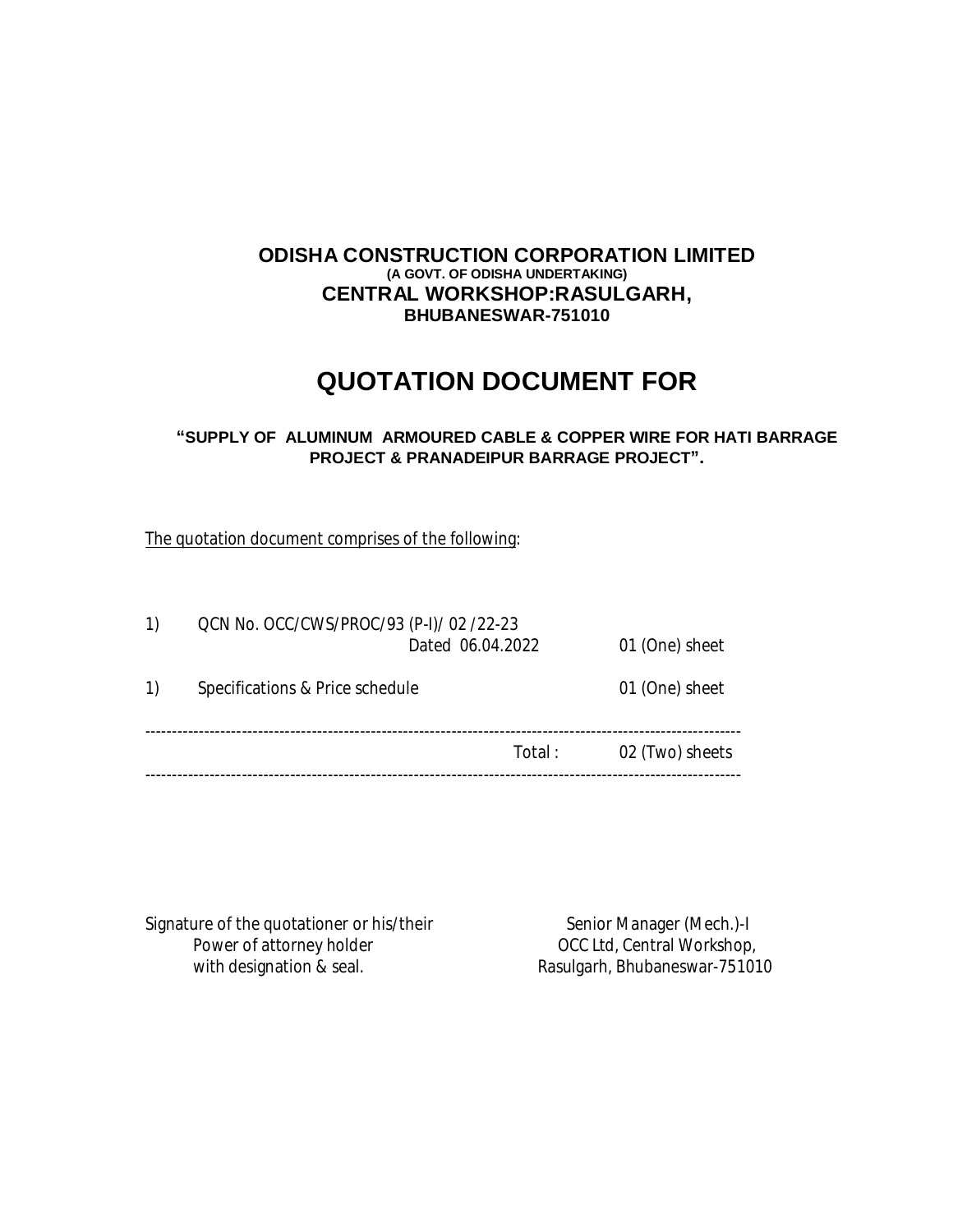## **ODISHA CONSTRUCTION CORPORATION LIMITED (A GOVT. OF ODISHA UNDERTAKING) CENTRAL WORKSHOP,RASULGARH, BHUBANESWAR-751010**

#### **QUOTATION CALL NOTICE No. OCC/CWS/PROC/93(P-I)/ 02 /22-23 Dtd. 06.04.2022**

Sealed quotations are invited from manufacturers / stockiest / dealers / Channel Partner for "**SUPPLY OF ALUMINUM ARMOURED CABLE & COPPER WIRE FOR HATI BARRAGE PROJECT & PRANADEIPUR BARRAGE PROJECT**" as per detailed specification enclosed to be received up to **3.30 PM** on **18..04.2022** and opened at **4.00 PM** on the same date in presence of the quotationers or their authorized representative. The sealed covers should be clearly mentioned with quotation call notice No. & date of opening on the Top right hand of sealed cover positively.

The quotation shall accompany with Valid GST registration certificate, valid Dealership / Distributor certificate, copy of PAN card etc. . The rates quoted shall be F.O.R. Central Workshop, Rasulgarh, Bhubaneswar inclusive of packing, forwarding, transportation, levies, duties, etc. GST as applicable shall be paid extra. The rate should be valid for 30 days after opening of the quotation. The quotation is to be duly sealed in closed covers and superscribed as "**QUOTATION FOR SUPPLY OF ALUMINUM ARMOURED CABLE & COPPER WIRE FOR HATI BARRAGE PROJECT & PRANADEIPUR BARRAGE PROJECT**" due on **18.04.2022** to be addressed to the undersigned. The quotation document can also be downloaded from our website **www.odishaconstruction.com**. OCC will not be responsible for missing of any page while downloading. If there will be a public holiday on the last date of sale of quotation document and receipt & opening of the quotations as specified above, the quotation document will be sold and quotations will be received & opened on the next working day at the same time and venue.

The undersigned reserves the right to accept or reject any or all quotations without assigning any reason thereof.

Signature of the quotationer or his/their Senior Manager (Mech.)-I Power of attorney holder **Department COCC Ltd, Central Workshop**,

with designation & seal. Rasulgarh, Bhubaneswar-751010